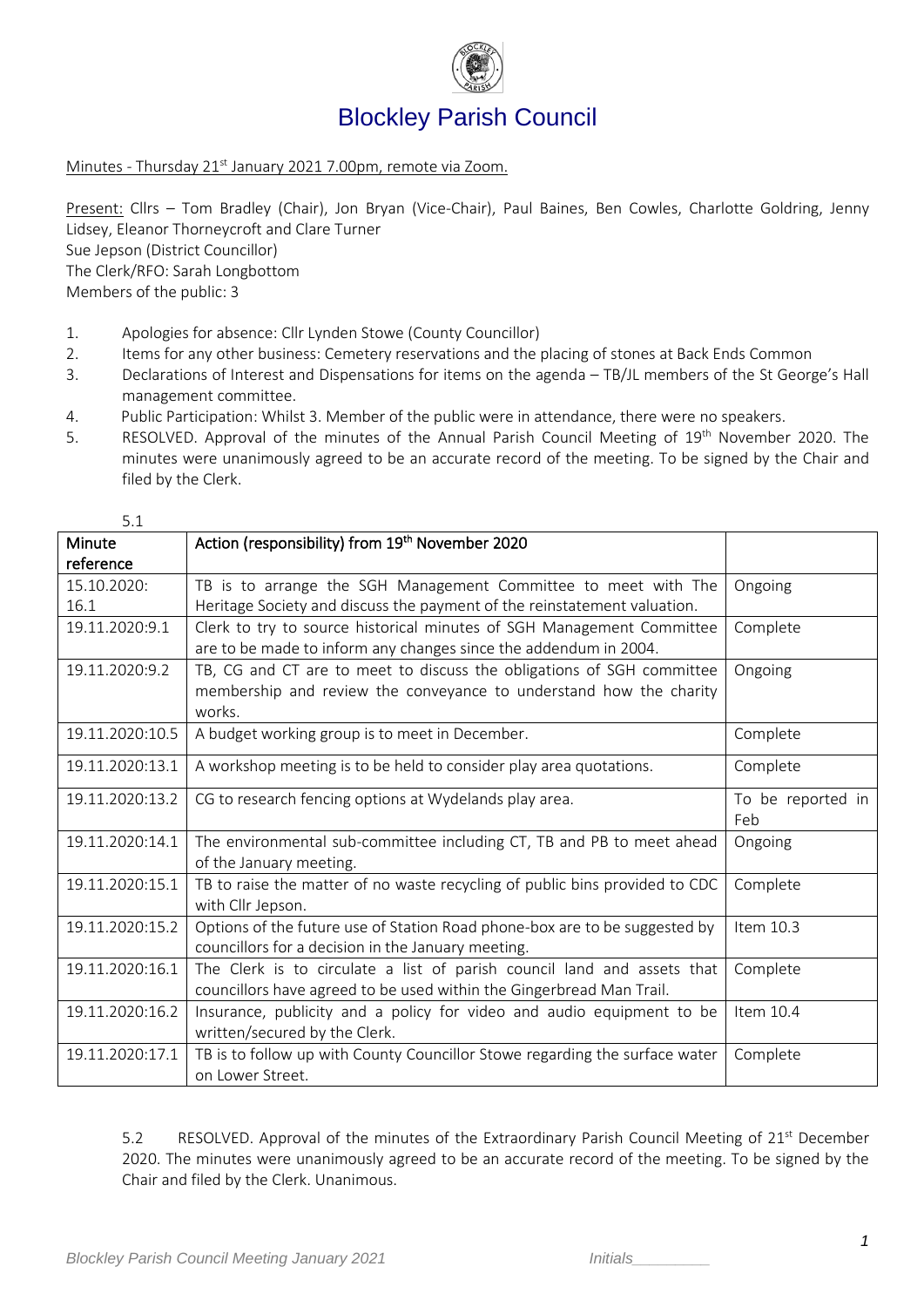- 6. County and District Councillors' reports: Cllr Sue Jepson (District Councillor)
	- Raised her awareness of the removed dog waste bin at Aston Magna
	- Complaints have been received within other wards as to the careless treatment of bins by the waste disposal team
	- Government business grants, District Councillors are reporting a slow response and a slow release of funds despite having allocated funds from central government.
	- The new Chief Executive is in place, Robert Weaver, he will be introducing himself to parish councils in the coming months
	- There is a flooding meeting on the 5<sup>th</sup> Marsh, a representative from the town and parish councils is recommended to attend
	- The District Councillor is investigating building works to a Grade 11 listed property in the parish which has not acquired planning permission.

## 7. Planning: Cllr Cowles

20/02431/FUL: APPEAL Sheafhouse Farm Draycott Road Blockley. Change of use of agricultural land for the siting of 4no. safari tents BPC are to consider the original comment submitted. The District Councillor is to provide the details of where comments are to be made. The decision notice is to be reviewed by BC. Closing date 12.02.21.

20/04324/FUL: Corner Cottage Aston Magna. Erection of two storey side extension including front canopy and erection of first floor rear extension. BC and CG are to review the plans and circulate their comments. Closing date 4.02.21.

Cllr Jepson left the meeting.

## 8. Finance: – Cllr Cowles

8.1 Finance Report 14<sup>th</sup> November 2020 – 15th January 2021 detailing all accounts held by the council and income and expenditure for the period was circulated to all councillors.

8.2 RESOLVED unanimously to approve expenditure from  $14<sup>th</sup>$  November 2020 – 15th January 2021, proposed BC, seconded JB.

8.3 RESOLVED 2021/22 Budget: precept remains at £110,000, proposed BC seconded TB agreed unanimously.

|                                      | <b>Budget 20/21</b> | Budget 21/22 |
|--------------------------------------|---------------------|--------------|
| <b>TOTAL INCOME</b>                  | 115,120.00          | 110,620.00   |
|                                      |                     |              |
| TOTAL ADMINISTRATION                 | 13,893.00           | 11,870.00    |
| TOTAL PARISH GROUNDS SERVICES        | 34,570.00           | 35,400.00    |
| TOTAL YOUTH & RECREATION             | 18,661.74           | 19,350.00    |
| <b>TOTAL BURIAL GROUNDS</b>          | 11,500.00           | 6,000.00     |
| <b>TOTAL S137 GRANTS</b>             | 4,000.00            | 4,000.00     |
| <b>TOTAL SALARIES &amp; TRAINING</b> | 29,286.68           | 28,667.62    |
| <b>TOTAL EXPENDITURE</b>             | 111,911.42          | 105,287.62   |

#### 9. St George's Hall: - Cllr Bradley

9.1 To receive an update of the SGH management committee November meeting and outstanding matters Draft minutes, annual report, accounts and certificate by an independent examiner for 2019/20 of the SGH Management Committee were circulated to councillors in advance of the meeting. BPC are to purchase the Maintenance Shed, there is a cost of electricity which needs to be proposed to full council. The committee is awaiting to hear as to when Western Power will lay an underground cable and surfacing works to the carpark will be required.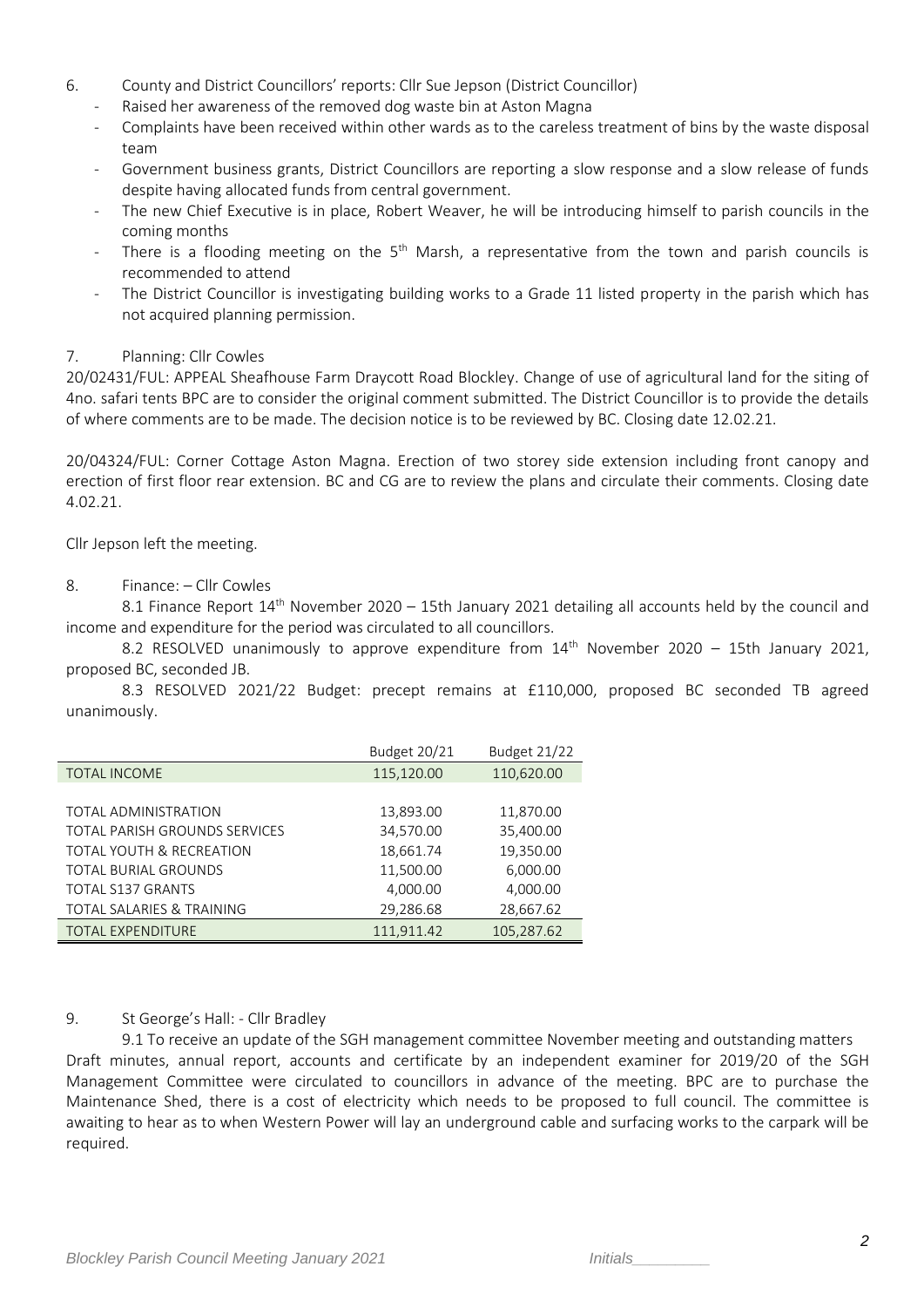## 10. Community and facilities:

## 10.1 To discuss parish provisions during the COVID-19 national lockdown – Clerk

Posters reminding residents of the email address and telephone number to call to receive volunteer help during the national lockdown have been put on noticeboards and the parish council Facebook page. The parish council website page has been reinstated and updated with current information. Gloucestershire Rural Community Council (GRCC) providing wellbeing services and expert help for housing, counselling, benefits, etc. are displayed on the parish noticeboards.

Cotswold District Council are providing regular correspondence on well-being provisions and are providing updates on future mental health training and timely information for town and parish councils.

Parish councillors are to look at strategies to support recovery from the pandemic at a parish level to restore community support outlets and promote well-being, such as supporting the toddler group, youth groups, mindfulness classes, gardening/art groups, bereavement groups, and reinstating the stetch and tone classes. Improvements are underway to improve the social green spaces enriching physical and mental health.

Some of the local societies are struggling financially, further discussions with these organisations are needed. Supporting local societies and facilitating parish recovery is to be an agenda item in March.

## 10.2 An update on the purchasing and installation of benches – Cllrs Cowles

Updated costings and preferred products were circulated in advance of the meeting. The civil costs for installation are accountable for 50% of the cost, it is a long term investment that will provide solid foundations. The strategy is for a consistent appearance across the parish. Awaiting additional installation quotations, a proposal will be prepared for the council's February meeting.

10.3 To consider uses of Station Road phone-box Agreed to furnish the phone-box with local historical and geographical information. The Clerk is to source appropriate information, consulting Blockley Heritage Society, and acquire costings for the February meeting. *(20.01.2020:10.3)*

10.4 To agree the Lending Policy for parish council audio and visual equipment Agreed to adopt the Audio Visual Policy. The Clerk is to obtain relevant PAT testing and check liability.

11. Recreation: update from Cllr Goldring and Clerk

11.1 To review the revised quotation for the Aston Magna play-area

Due to commissioning Aston Magna play equipment only and not Blockley, a revised quote of £16,695.67 has been received; a reduction of £1,361.21. The order will be placed immediately and installation is predicted as 8 weeks from receipt of order.

A GCC Growing Our Communities grant of £1,550 has been awarded to contribute towards the new equipment at Aston Magna.

11.2 To discuss the progress and facilitation of parish play-area refurbishments

The clerk has met with Gloucestershire Playing Field Association and Greenfields Ltd to collate options for the Churchill Close. Reports have been circulated, councillors are to review to documents and are to arrange to meet in small groups on site to establish a shared vision for the future restoration of Churchill Close.

Agreed that a public consultation survey is to be written for Churchill Close. The survey will be hosted on the parish council website and paper copies available upon request. *(20.01.2020:11.2)*

11.3 To consider additional signage and provision of dog waste bins

RESOLVED to spend £280 on bespoke signage in an attempt to reduce mindless dog waste on Churchill Close. Proposed by TB, seconded by JB, agreed by majority, 2 abstentions.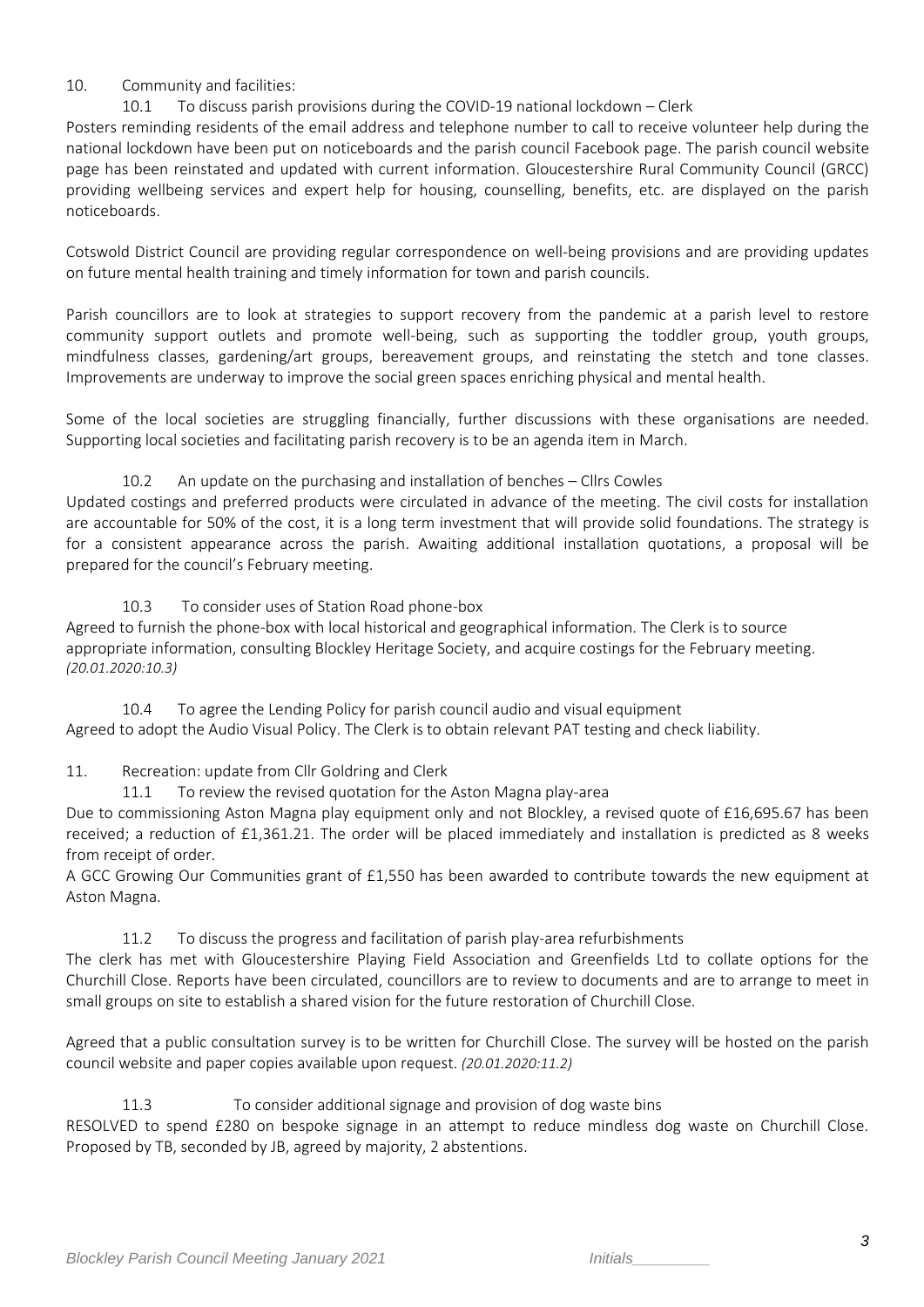Enquires are to be made with Ubico to install the surplus dog waste bin to the junction of St Georges Terrace and Lower Street.

#### 12. Parish environment measures

12.1 To receive an update of the Environment committee (CT, TB and PB)

A meeting is to be scheduled ahead of the February parish council meeting. *(20.01.2020:11.3)*

## 13. Clerk's update and correspondence log:

Points for public awareness are:

- Blockley defibrillator is not working. A new thermal bag was ordered as the battery is within warranty. Community Heartbeat are suggesting a heated cabinet. The Clerk is to liaise with The Great Western Arms about relocation and obtain costs involved. *(20.01.2020:13.1)*
- Following the postponement of first aid training for parishioners in the spring of 2020, JL is to assess the demand for first aid training. *(20.01.2020:13.2)*
- The agreement to purchase a mixed recycling bin for public bin was made in November. The emptying of a bin is not resolved. The Clerk is to contact the shop committee about facilitating recycling. *(20.01.2020:13.2)*
- Maintenance Officer Safety ladders with an adjustable ladder and safety platform, are to be purchased at a cost of £375.
- Cemetery wall, Chipping Campden Supplies (CCS) have removed one of the finials to measure and get a quote from a casting company. CCS have confirmed that they can also install the finials and replace the bar. They are assessing if the bar is cast or metal.
- The dog waste bin was installed in Aston Magna, appears to have damaged a BT underground cable, CDC/Ubico have been instructed to remove it. The provision of any bins to be revisited in the future.
- The discolouration of the Blockley War Memorial will be assessed in the Spring.

### 14. Any other business:

- Stones have been placed along the grass edge of Back Ends Common, unknown by whom, the stones will need to be removed once the Little Village Hall is operational to allow for parking but for now they are helping to preserve the grass from damage of passing vehicles.

The provision of additional burial spots in the parish is to be researched by the Clerk and included on the February agenda.

15. Date of Next Meeting: Thursday 18<sup>th</sup> February 2021.

Meeting closed at 9:16 Approved by Blockley Parish Council:

Signed………………………………………….

Print…………………………………………….

Date…………………………………………….

#### Matters outstanding/arising

| Minute reference | Action (responsibility) from 21 <sup>st</sup> January 2021                                            |
|------------------|-------------------------------------------------------------------------------------------------------|
| 15.10.2020: 16.1 | TB is to arrange the SGH Management Committee to meet with The Heritage Society and discuss the       |
|                  | payment of the reinstatement valuation                                                                |
| 19.11.2020:9.2   | TB, CG and CT are to meet to discuss the obligations of SGH committee membership and review the       |
|                  | conveyance to understand how the charity works                                                        |
| 20.01.2020:10.3  | Clerk to obtain costs to convert Station Rd phone-box to historical and geographical information spot |
| 20.01.2020:11.2  | Churchill Close public consultation survey to be written and circulated across the parish             |
| 20.01.2020:11.3  | Environmental committee to meet                                                                       |
| 20.01.2020:13.1  | Blockley defibrillator to be relocated ASAP with a heated cabinet                                     |